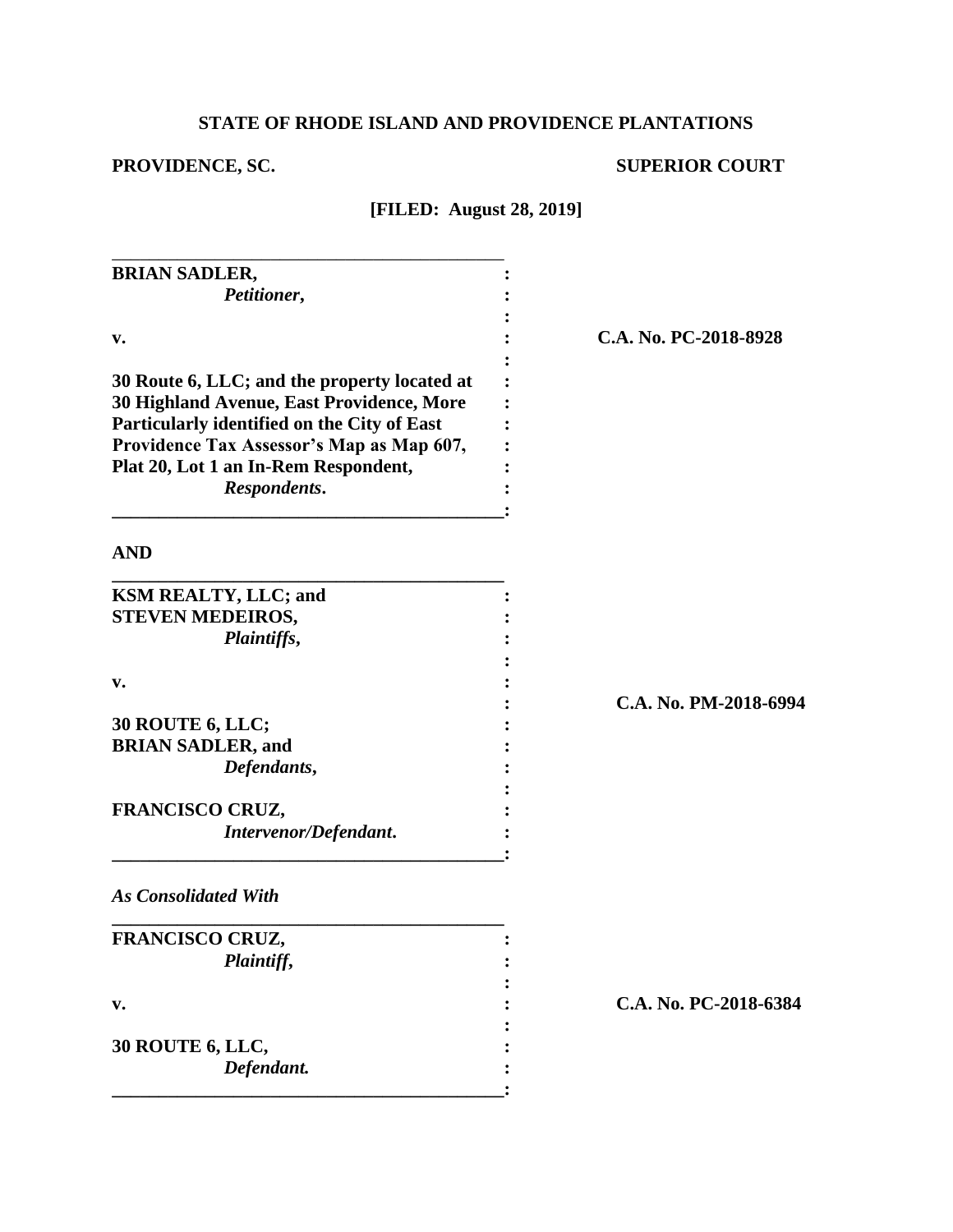#### **DECISION**

**STERN, J.** This matter comes before the Court for decision after a three-day bench trial based on the competing specific performance claims of Francisco Cruz (Mr. Cruz), one prospective buyer, and KSM Realty, LLC (KSM), the other prospective buyer, as against 30 Route 6, LLC (30R6) and Brian Sadler (Seller), sole member and manager of  $30R6$ <sup>1</sup> Both Mr. Cruz and KSM contend that they are entitled to real property located at 30 Highland Avenue in East Providence, Rhode Island (Property) based on separate purchase and sales agreements they had entered with Seller at different times. The parties have stipulated that if Mr. Cruz is not entitled to specific performance, an order should enter allowing KSM to purchase the Property.

# **I**

#### **Facts**

This dispute arises out of Mr. Cruz's attempts to purchase and develop the Property into a "Tommy Car Wash."<sup>2</sup> Trial Tr. 181:21-25, 183:23-184:8, Apr. 24, 2019. On May 11, 2018, Mr. Cruz and his real estate broker, Jeffrey Mateus (Mr. Mateus) of Mateus Realty, executed and submitted a written offer to purchase the Property through Seller's real estate brokers, Michael Volpe (Mr. Volpe) and/or Michael Giuttari, of MG Commercial. Stipulated Statement of Material Facts (SOF) ¶ 12. On June 4, 2018, Mr. Cruz and Seller executed a purchase and sale agreement for the Property (P&S1) with a purchase price of  $$1,212,500$ . Ex. 2,  $§$  $§$  1, 2.

 $1$  For purposes of trial pursuant to a stipulation and request by the parties, this Court entered a consent order consolidating the above-captioned matters with the instant case, which is a Receivership action filed by Mr. Sadler against 30R6 and the Property. SOF ¶ 7.

<sup>&</sup>lt;sup>2</sup> Mr. Cruz described a "Tommy Car Wash" as the "Lamborghini of car washes" because the cars are guided through the system "on a belt" as opposed to a "metal rack." Trial Tr. 182:3-16, Apr. 24, 2019.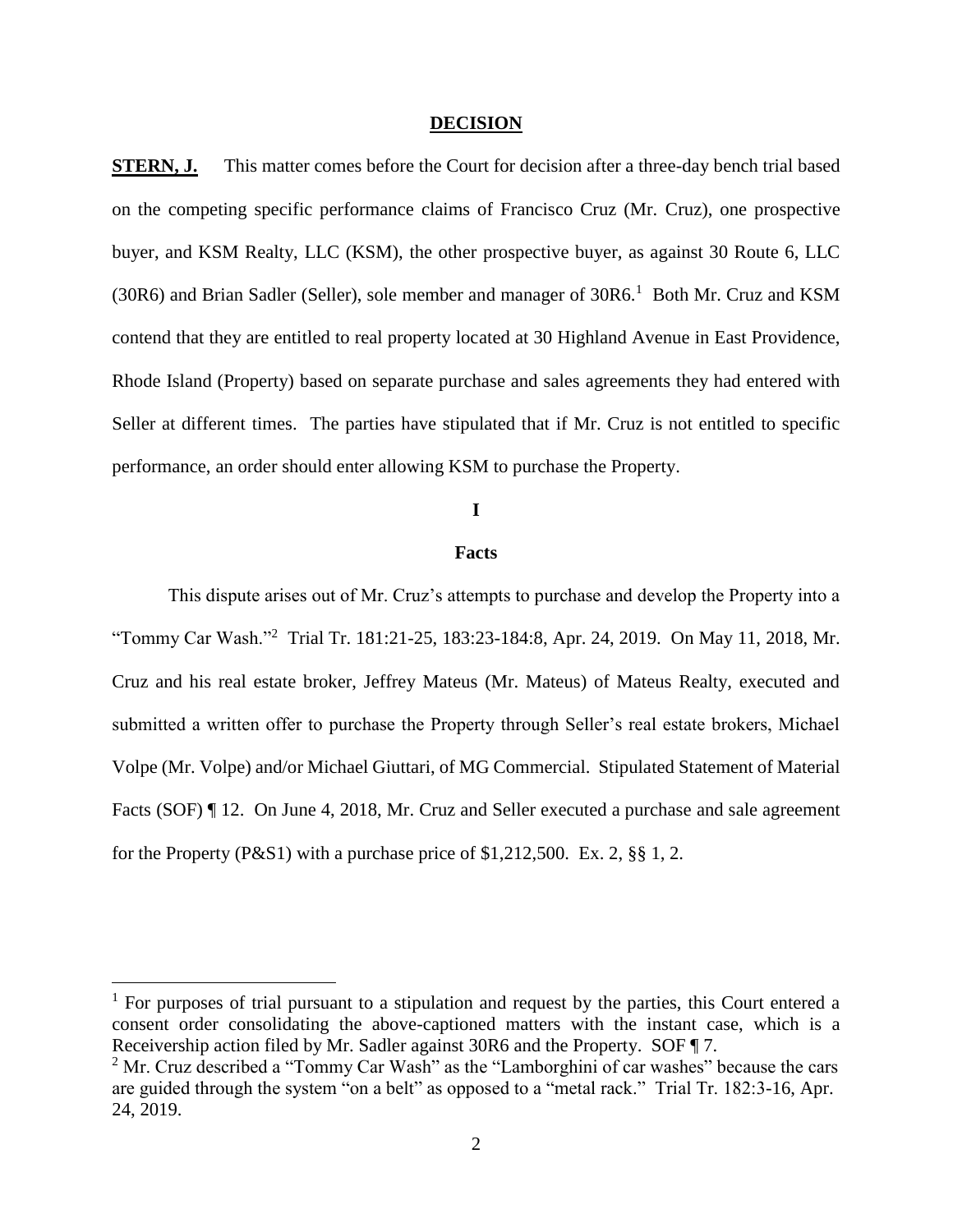The P&S1 contained various terms and conditions relevant to the instant analysis. Specifically, the P&S1 provided a 60-day inspection period, commencing from the agreement's effective date, within which time Mr. Cruz could inspect and assess the Property (Due Diligence Period) and terminate the P&S1 for any reason. *Id.* § 12; SOF ¶ 15. The P&S1 contained a condition providing that Mr. Cruz would "use best efforts" during the Due Diligence Period "to obtain approval from the City of East Providence to open an automatic Tommy Carwash." Ex. 2, § 12(c). Nevertheless, the P&S1 was not expressly contingent on Mr. Cruz's obtaining any such permits or other Federal, State, and/or local regulatory approvals. SOF ¶ 21. The P&S1 contained another provision providing in substance that Mr. Cruz had the option to cancel the sale on or before August 1, 2018 in the event he could not obtain a financing commitment (Mortgage Contingency). $3$  Ex. 2, § 13.

Assuming Mr. Cruz elected to proceed with the sale, with or without permits or financing, the P&S1 provided the following with respect to a closing: "[t]he Seller will deliver the said deed, duly executed and stamped . . . on August 20, 2018, at 10:00 unless otherwise mutually agreed upon by the parties" (Closing Date). Ex. 2, § 4. Complications arose. In mid-July—despite that the Property had previously been used as a car wash—representatives with the City of East Providence (City) began to suggest they might not approve a car wash on the Property until such time as a traffic study could be performed. Trial Tr. 42:19-23; 99:17-100:9, Apr. 23, 2019. Mr. Cruz was intending to finance the sale of the Property with a Small Business Administration (SBA) loan, which would have enabled him to simultaneously finance the purchase of the Property and equipment; however, these loans were contingent on the City's approvals. *Id.* at 98:14-99:16.

 $3$  It is undisputed that Mr. Cruz did not obtain a financing commitment from any lender as of the August 1, 2018 deadline. SOF ¶ 19. However, Mr. Cruz did not elect to terminate the P&S1 prior to the expiration of the Mortgage Contingency deadline. *Id.* § 20.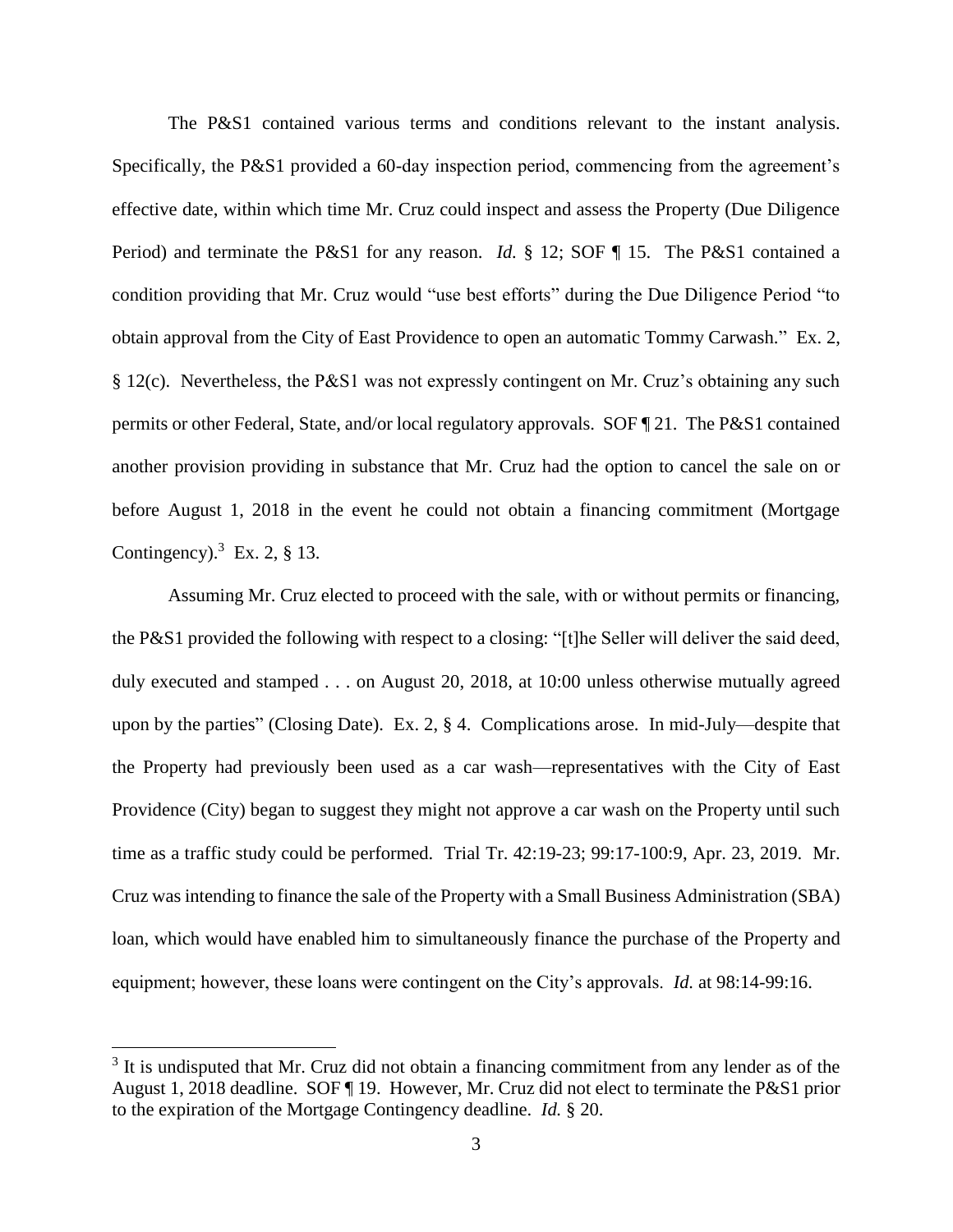Recognizing the need for a traffic study might affect Mr. Cruz's ability to close with SBA financing by the Closing Date, Mr. Cruz, by and through Mr. Mateus, and his attorney, Todd McNamara (Attorney McNamara), began communicating with 30R6's representatives for several weeks concerning terms for a proposed extension of the Closing Date, Mortgage Contingency deadline, and Due Diligence Period. SOF ¶ 23. As of August 20, 2018, Mr. Cruz and Seller had not come to terms on an extension. *Id.* § 24. No closing occurred on the Closing Date. *Id.* § 25.

Just four days after the Closing Date, Seller decided he had waited long enough. On August 24, 2018, Seller's attorney, Matthew Slepkow (Attorney Slepkow), emailed Attorney McNamara informing him that Seller was terminating the P&S1 and retaining Mr. Cruz's \$50,000 deposit. *Id.* § 26. On August 29, 2018, Seller and KSM (by and through Steven Medeiros) executed an agreement for the purchase and sale of the Property (P&S2). *Id.* §§ 28, 29. On September 14, 2018, despite having executed the P&S2, Seller agreed to extend the Closing Date (in the P&S1) to October 1, 2018 (Extension). Ex. 23. Seller admitted he only executed the Extension because he was afraid of losing the KSM deal due to Mr. Cruz's filing of a *lis pendens* action on September 5, 2018.<sup>4</sup> Trial Tr. 368:10-17, Apr. 25, 2019. Apparently, Seller was hoping Mr. Cruz would not be able to perform, at which time Seller would have petitioned the Court to remove the *lis pendens*.

Seller never told Mr. Cruz the purported Extension was a sham. After receiving the Extension, Mr. Cruz coordinated with Richard Storti (Mr. Storti), a "hard money" lender associated with Northeast Equity Partners, LLC, to procure a financial commitment. On September 28, 2018, Mr. Storti indicated he was ready to lend and had a commitment letter

<sup>&</sup>lt;sup>4</sup> Because the Court is relying on Mr. Cruz's action after the Extension solely to determine whether Mr. Cruz would have been able to perform within a reasonable time, as will be explained *infra*, the Court declines Seller's invitation to assess the enforceability of the Extension itself, including Seller's argument that Mr. Cruz "fraudulently induced" Seller into execution.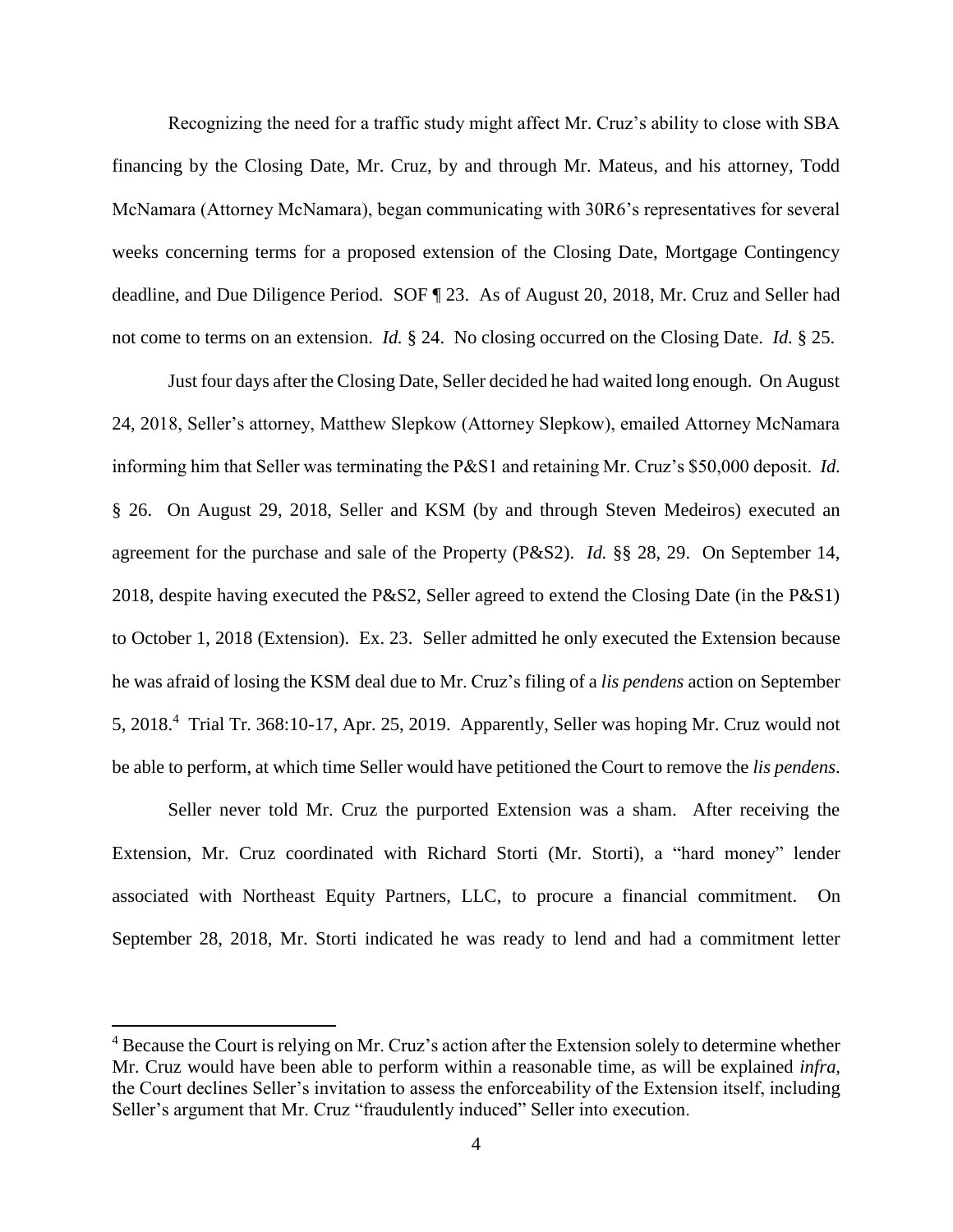prepared for Mr. Cruz. Ex. 24. However, before Mr. Cruz physically obtained the commitment letter from Mr. Storti, one of Seller's attorneys sent an email to Mr. Cruz explaining that the Extension was on hold because KSM had filed a lawsuit seeking, *inter alia*, an injunction preventing the sale of the Property. Ex. 97. This Court held a hearing on October 3, 2018, and subsequently entered an order restraining the Property's sale.

#### **II**

## **Standard of Review**

The standard of review in a non-jury trial is governed by Superior Court Rules of Civil Procedure 52(a), which provides, "[i]n all actions tried upon the facts without a jury  $\dots$  the court shall find the facts specially and state separately its conclusions of law thereon . . . ." "The trial justice sits as a trier of fact as well as of law." *Hood v. Hawkins*, 478 A.2d 181, 184 (R.I. 1984). "[A] trial justice's analysis of the evidence and findings in the bench trial context need not be exhaustive." *McBurney v. Roszkowski*, 875 A.2d 428, 436 (R.I. 2005). "Even brief findings will suffice as long as they address and resolve the controlling factual and legal issues." *White v. LeClerc*, 468 A.2d 289, 290 (R.I. 1983).

#### **III**

#### **Analysis**

With respect to the matter tried before this Court, Mr. Cruz seeks the remedy of specific performance. "The grant of a request for specific performance is not a matter of right but rests within the sound discretion of the trial justice." *Eastern Motor Inns, Inc. v. Ricci,* 565 A.2d 1265, 1269 (R.I. 1989). Specific performance is particularly appropriate where, as here, the underlying transaction concerns the sale of land. *See*, *e.g.*, *Griffin v. Zapata*, 570 A.2d 659, 661-62 (R.I. 1990); *Yates v. Hill,* 761 A.2d 677, 679 (R.I. 2000). "[W]hen a buyer has at all times been ready,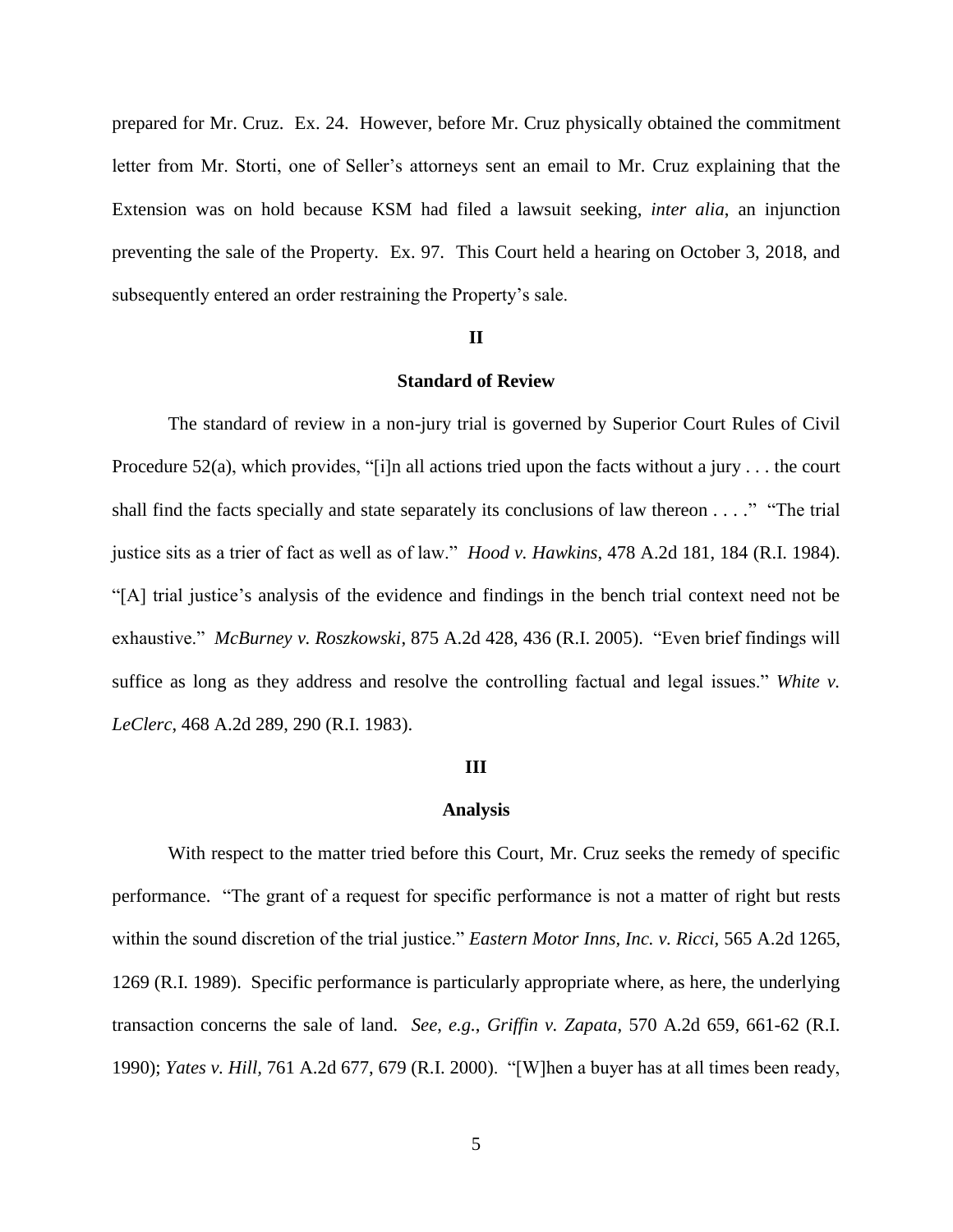willing, and able to perform his or her part of an agreement to transfer real estate, the buyer is entitled to specific performance of that contract in the absence of a legitimate and articulable equitable defense." *Thompson v. McCann,* 762 A.2d 432, 436 (R.I. 2000); *Lajayi v. Fafiyebi,* 860 A.2d 680, 688 (R.I. 2004).

**1**

## **The Stipulated Closing Date**

'"Ordinarily contract provisions relating to time do not by their mere presence in an agreement make time of the essence thereof so that a breach of the time element will excuse nonperformance."' *Lajayi,* 860 A.2d at 688 (quoting *Jakober v. E. M. Loew's Capitol Theatre, Inc.,* 107 R.I. 104, 114, 265 A.2d 429, 435 (1970)). "That is, explicit time limits 'standing alone and without more do not indicate that the time[s] fixed for performance [are] intended by the parties to be a material or an essential part of their agreement.'" *1800 Smith Street Assocs., LP v. Gencarelli,* 888 A.2d 46, 52 (R.I. 2005) (quoting *Safeway Sys., Inc. v. Manuel Bros., Inc.,* 102 R.I. 136, 145-46, 228 A.2d 851, 856 (1967)). Our courts have recognized that delays in contracts for sale are not uncommon and it is accepted practice for people to overlook them—especially when '"the injury caused by delay is little or nothing."' *Lajayi,* 860 A.2d at 688 (quoting *Thompson,* 762 A.2d at 438). "A specific date set for closing is usually treated more as a goal, and not as a deadline." 61 Am. Jur. *Proof of Facts* 3d 325, § 2. It is well established that, absent explicit contractual language to the contrary, "parties to a contract for the sale of property have a reasonable amount of time after the scheduled closing date within which to complete the closing." *Parker v. Byrne,* 996 A.2d 627, 633 (R.I. 2010). "What is a reasonable time depends upon the circumstances of each case." *Durepo v. May,* 73 R.I. 71, 75, 54 A.2d 15, 18 (1947).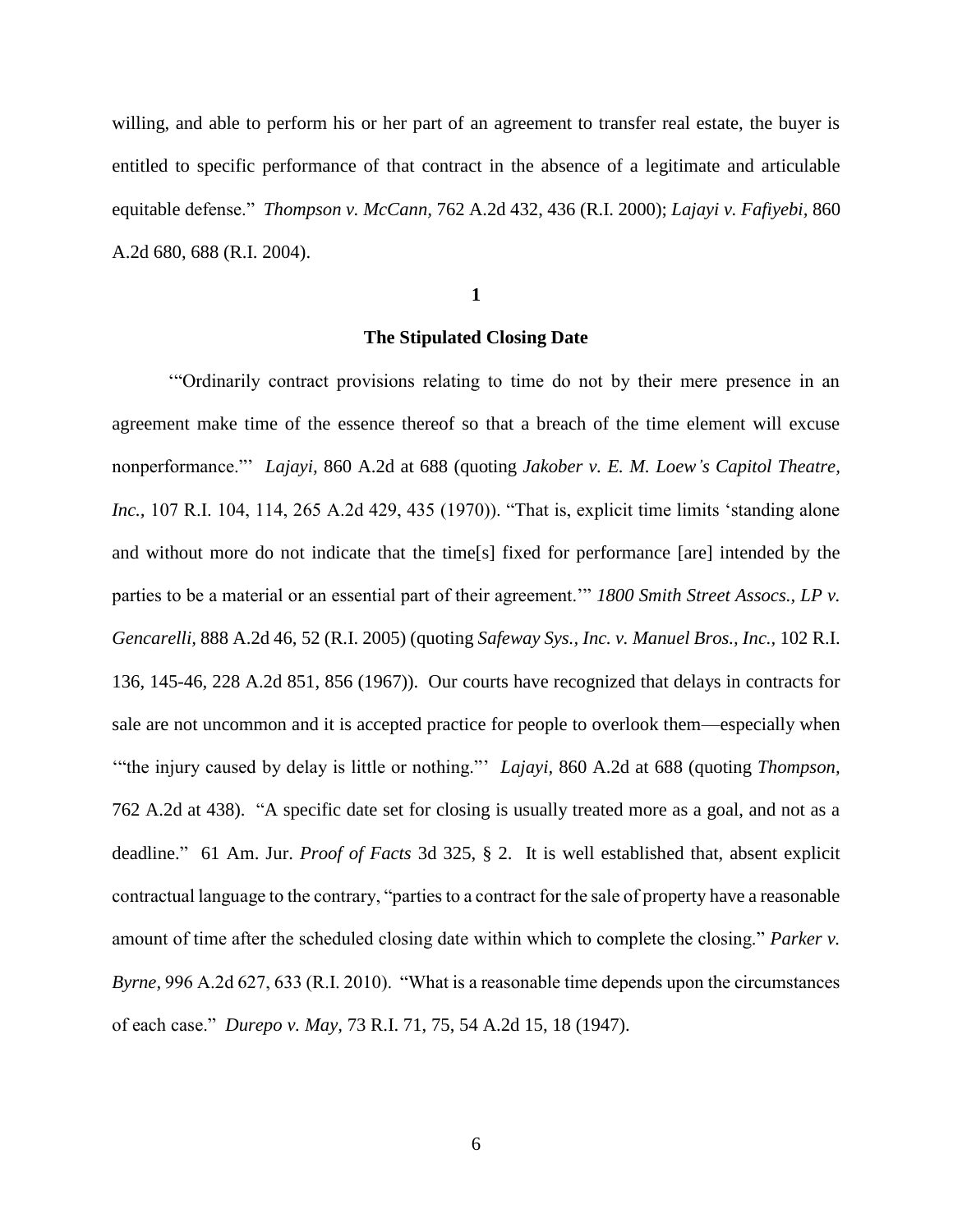It is undisputed that Mr. Cruz was not "ready, willing, and able" to close on the stipulated Closing Date. Trial Tr. 69:4-70:2, Apr. 23, 2019; 152:24-153:1, 296:18-20, Apr. 24, 2019. However, the P&S1 did not contain a "time is of the essence" clause. *See* Ex. 2. To the contrary, the P&S1 was expressly tolerant of time adjustments: "[t]he Seller will deliver the said deed, duly executed and stamped . . . on August 20, 2018, at 10:00 *unless otherwise mutually agreed upon by the parties*." *Id.* § 4 (emphasis added). Our Supreme Court has interpreted nearly identical language, holding time is not "of the essence" if the stipulated closing date contains a carve-out contemplating the potential for a mutually-agreeable modification of the date. *Empire Acquisition Group, LLC v. Atlantic Mortgage Co., Inc.*, 35 A.3d 878, 883 (R.I. 2012) ("Empire") (finding agreement stipulating for closing one hundred days from the agreement's execution or "at any such time . . . as may be agreed upon by the parties" did not constitute a "time is of the essence" clause). Although Seller testified that he made it very clear during contract negotiations that the Closing Date was a "hard and fast" one, the P&S1 simply did not provide the same. Ex. 2; Trial Tr. 344:8-11, Apr. 25, 2019. To the contrary, the P&S1 contained a "merger" clause: "this Agreement merges any and all understandings and agreements between [Mr. Cruz] and Seller . . . ." Ex. 2, § 16. Therefore, the Court affords no weight to these purported prior negotiations. *See Filippi v. Filippi*, 818 A.2d 608, 619 (R.I. 2003) (finding that where an agreement contained a merger clause, evidence of oral agreement offered to supplement or explain parties' agreement should be excluded). Based on the language contained in the P&S1 itself, the Court finds time did not constitute an essential element of the  $P&S1<sup>5</sup>$ . The parties were obliged to perform under the agreement only within a reasonable time of the Closing Date. *Gencarelli,* 888 A.2d at 52.

 $<sup>5</sup>$  The actual dealings, at least between realtors, indicated flexibility with respect to a closing date.</sup> On July 21, 2018, Mr. Cruz submitted an extension request to Mr. Volpe, proposing a modified October 31, 2018 closing date. Ex. 12. Mr. Volpe responded, indicating Seller would sign the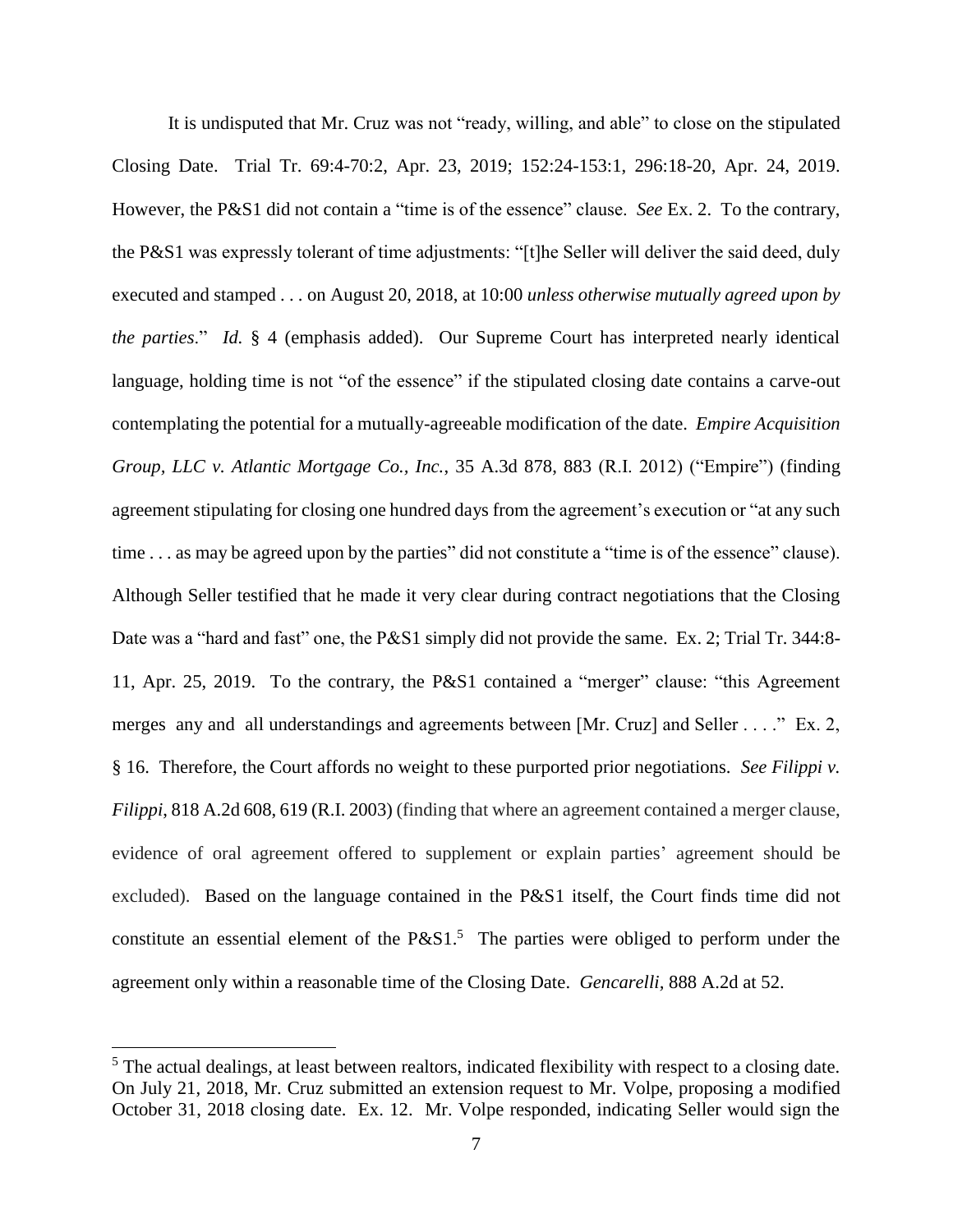Seemingly acknowledging that time was not of the essence pursuant to the P&S1's plain language, Seller argues Mr. Cruz's conduct was unreasonable, so he cannot rely on the absence of a "time is of the essence" clause to excuse his nonperformance. Stated differently, Seller argues Mr. Cruz blatantly ignored the Closing Date and the lack of a "time is of the essence" clause should not absolve Mr. Cruz of attempting, in good faith, to adhere to the August 20, 2018 date. This argument finds some support in our jurisprudence: the absence of a "time is of the essence" clause does not "cloak a party with the unbridled discretion to be completely oblivious to a stipulation in a contract relating to time." *Empire*, 35 A.3d at 884 (citation, quotation marks omitted). "Rather, each party is bound to proceed reasonably and in good faith toward the completion of the contemplated performance." *Id.* Generally, the reasonableness of a party's conduct is "a question for a fact-finder to decide." *DeMarco v. Travelers Ins. Co.*, 26 A.3d 585, 614 (R.I. 2011).

Here, the Court finds Mr. Cruz did proceed in good faith toward a closing.<sup>6</sup> Mr. Cruz's realtor engaged in a stream of collaboration with Seller's realtor to prepare for closing and to stay on target. *See Empire*, 35 A.3d at 885 (finding plaintiff acted in bad faith where he failed to communicate with defendant or otherwise indicate the need for an extension). Mr. Mateus frequently texted with Mr. Volpe after the parties executed the P&S1, providing progress updates. Ex. 10. Moreover, Mr. Cruz researched the Property's suitability for a car wash before entering

extension subject to the deposit becoming non-refundable. Ex. 10, text on August 9, 2018 at 11:21 AM. Mr. Volpe and Mr. Mateus exchanged various proposals concerning an extension, negotiating terms including the deposit amount, whether the deposit would be refundable, as well as the length of the extension. *Id.* text on August 20, 2018 at 1:23 PM ("If you can get the extension down to 2-3 months then he would be more apt in signing the extension"). These negotiations continued even *after* the scheduled closing. For instance, one day after the scheduled closing, Mr. Volpe texted Mr. Mateus stating, "[w]e still haven't gotten an answer from him other than he is looking for the deposit to go hard and to increase it to \$100k." *Id.* text on August 21, 2018 at 5:34 PM. Two days later, Mr. Volpe texted Mr. Mateus, indicating that he was hopeful to speak with Seller later that afternoon. *Id.* text on August 23, 2018 at 2:52 PM.

<sup>6</sup> Accordingly, Seller's argument that Mr. Cruz "abandoned" the P&S1 fails.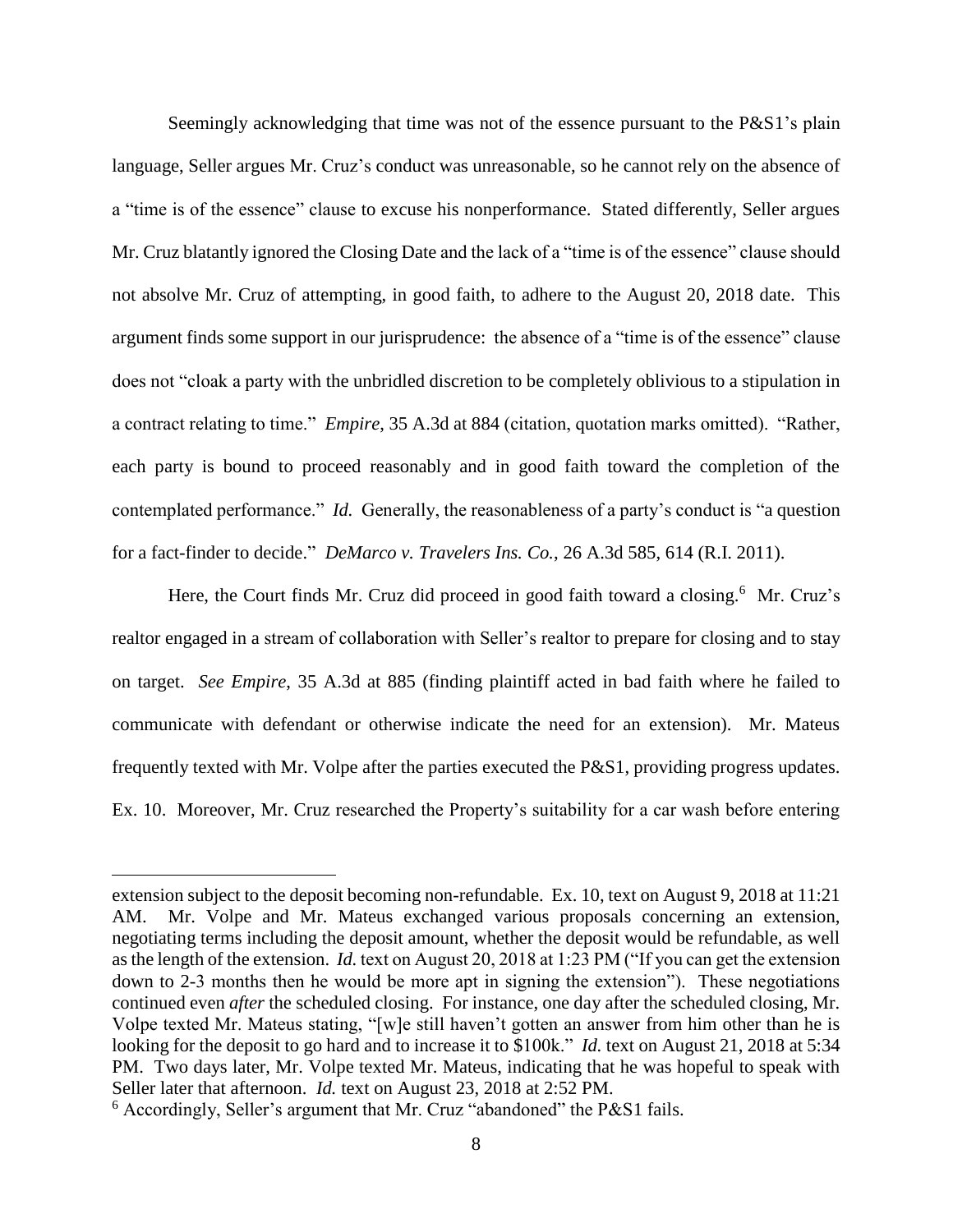the P&S1; Mr. Mateus testified he met with a zoning official from the City, who indicated a car wash would comport with the applicable zoning classifications. Trial Tr. 22:4-11, Apr. 23, 2019. Accordingly, Mr. Cruz would have had no reason to anticipate approval and permitting complications, especially considering the instant transaction was Mr. Cruz's first time purchasing commercial property. Trial Tr. 272:19-25, Apr. 25, 2019; *Jakober*, 107 R.I. at 115, 265 A.2d at 435 (finding buyer abandoned sales contract in part because buyer had spent 20 years buying and selling *commercial* property).

When unexpected complications did arise, Mr. Cruz acted diligently and proactively by requesting an extension and agreeing—at the behest of Seller—to work with Bruce Cox, a land use attorney, to procure approvals from the City. Ex. 10, text on July 31, 2018 at 10:27 AM ("Jeff the seller is going to require the buyer hire Bruce Cox from Slepkow's Office to push this through the city."); Trial Tr. 149:8-9, Apr. 24, 2019. Finally, and most importantly, the P&S1 was not contingent on the City's approval; hence, Mr. Cruz's inability to obtain such approval within the P&S1's Due Diligence Period cannot logically support a finding that Mr. Cruz acted in bad faith. *See Jakober*, 107 R.I. at 113, 265 A.2d at 434 (holding in the context of a purchase and sales agreement containing a provision expressly conditioned on a zoning change, buyer acted in bad faith by submitting a new proposal once it became clear zoning would not be approved and otherwise waited for a two-month period for seller to capitulate to the terms of the proposal). Even without permit approvals, Seller could enforce the PS&1 with Mr. Cruz.

The Court is likewise unpersuaded by Seller's argument that Mr. Cruz's inability to qualify for commercial financing (within the Due Diligence Period) supports a finding Mr. Cruz acted in bad faith. While the P&S1 contained the Mortgage Contingency, it was in place entirely for Mr. Cruz's benefit; therefore, it was Mr. Cruz's contractual right to close without a prior financial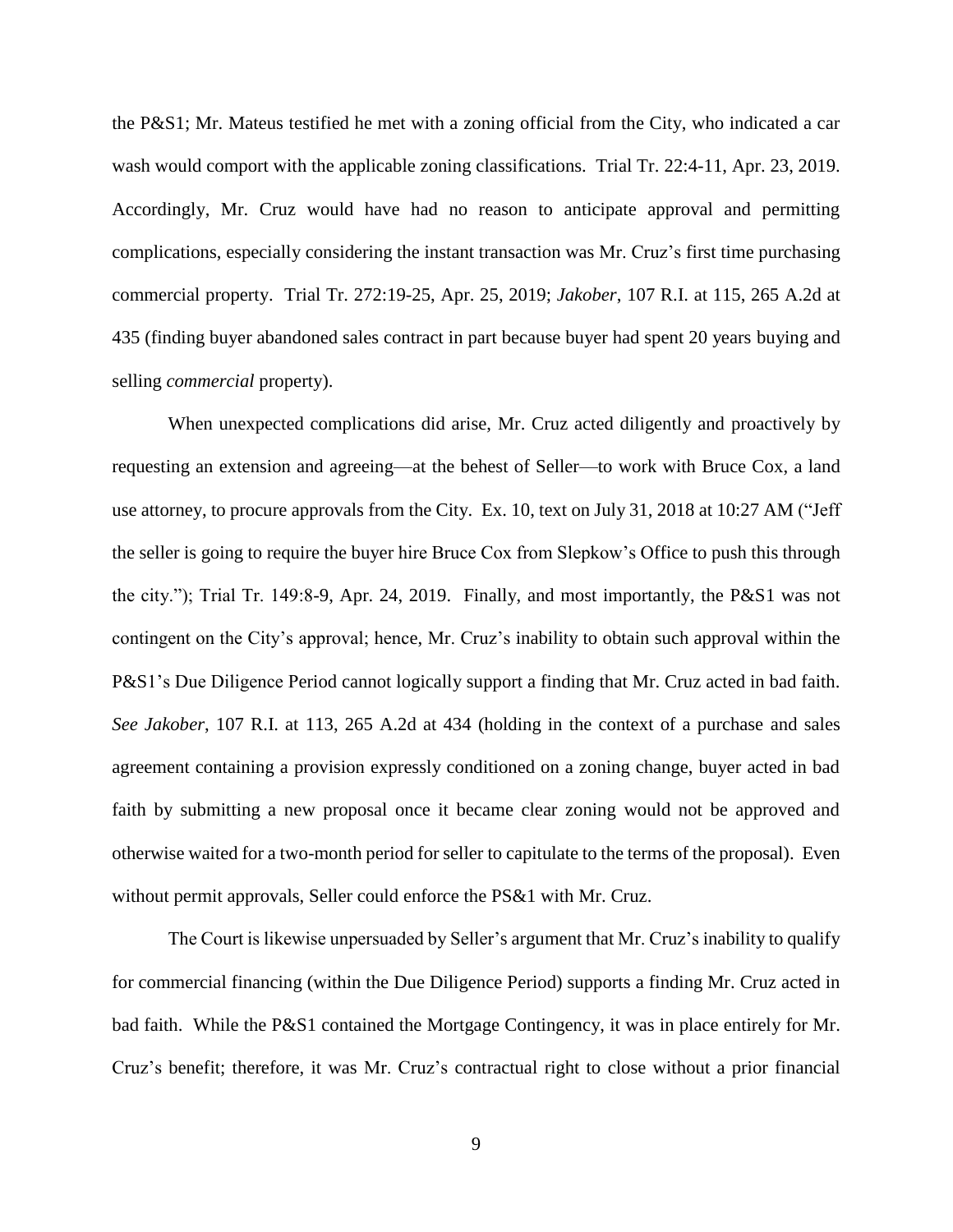commitment and independently fund the purchase. *See* Ex. 2, § 13; *Thompson*, 762 A.2d at 436- 37. Mr. Cruz's failure to obtain a commitment letter or satisfy the various conditions necessary to qualify for institutional financing cannot support a finding Mr. Cruz acted in bad faith or otherwise consciously ignored the Closing Date. *See Empire*, 35 A.3d at 884. Mr. Cruz was entitled to close on the transaction, with or without prior financial commitments.

#### **2**

## **Anticipatory Breach of the P&S1**

Having established Mr. Cruz attempted in good faith to close by the Closing Date, Mr. Cruz was entitled to close within a reasonable time thereafter. *Parker,* 996 A.2d at 633. Moreover, to cut off a purchaser's rights under a real estate contract, most courts have held a seller must give notice to the purchaser of his intention. *See* 32 A.L.R.4th 8, § 2 (1984). "A party need not state specifically that time is of the essence, as long as the notice specifies a time on which to close and warns that failure to close on that date will result in default." *See Westreich v Bosler*, 965 N.Y.S.2d 467, 468 (N.Y. App. Div. 2013) (citation omitted). Our Supreme Court has implied the same:

> "Although [the contingency] lacked any requirement of notice, and appeared to indicate that the agreements terminated automatically if buyer had not provided a copy of the written mortgage commitment or denial or had not given written notice as specified in the agreements, such an interpretation is unwarranted. 'We think the only way the agreement can be interpreted as a rational instrument, satisfying the primary intent of the parties that the property be sold, as well as their subsidiary interests reflected in the mortgage contingency clause, is to recognize, even in the absence of a formal notice requirement, an implicit requirement that, to bring into play the "null and void" provision, one party communicate to the other some form of notice.'" *Lajayi*, 860 A.2d at 687 (quoting) *Tremouliaris v. Pina,* 505 N.E.2d 225, 227 (Mass. App. Ct. 1987)).

The Court emphasized that "[t]he duty of good faith and fair dealing, implied in every contract, would require some communication by seller if he chooses to call off the sales, since buyer may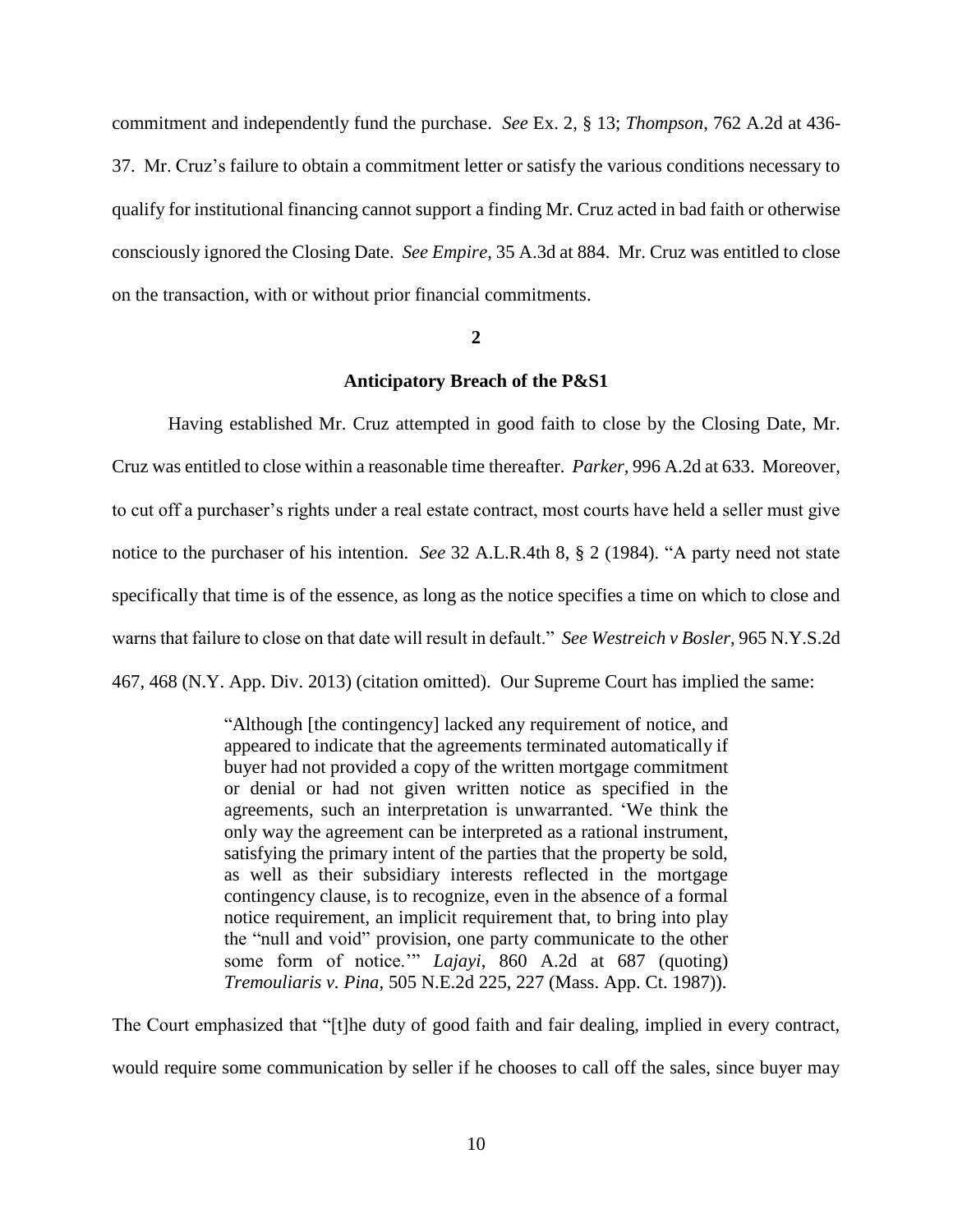be incurring expenses in anticipation of acquiring the properties." *Id*. In this case, the Court finds Seller never notified Mr. Cruz —from August 20 to August 24, 2018, the date Seller purportedly "terminated" the P&S1—that Mr. Cruz's failure to perform by a specific date would result in default. Of course, Seller could not, as a matter of law, hold Mr. Cruz in default for failure to perform on the Closing Date: to hold otherwise would be to convert the Closing Date into a "time is of the essence" clause. *See*, *e.g.*, *Limpus v. Armstrong*, 322 N.E.2d 187, 190 (Mass. App. Ct. 1975) ("Because the time specified for performance was not an essential condition, and neither party tendered performance on that day, neither was discharged, nor was either in breach or default."). Moreover, any purported notice given before the Closing Date would have been premature and ineffective. *See Highbridge Dev. BR, LLC v. Diamond Dev., LLC*, 888 N.Y.S.2d 654, 655 (N.Y. App. Div. 2009) (holding seller was not entitled to summary judgment based a letter which predated the contract's stipulated closing). Mr. Cruz first learned that Seller was attempting to hold him in default through an August 24, 2018 email sent by Attorney Slepkow, at Seller's instruction, stating,

> "Please accept this email as formal notice that my client considers the agreement with Francisco Cruz for the property located at 30 Highland Avenue, East Providence to be terminated due to buyer default. My client will be retaining the \$50,000 deposit as damages. The buyer let the mortgage contingency clause expire without terminating the contract. The request for an extension is not sufficient to satisfy the buyer's obligations when no extension is granted. Now the closing date has passed without your client performing. Therefore, the agreement is hereby fully and formally terminated." Ex. 15; Trial Tr. 207:5-9, Apr. 24, 2019; 349:22-350:2, Apr. 25, 2019.

Mr. Cruz testified that he "was a little bit shocked" considering he was "still doing everything in [his] powers, doing [] due diligence, doing everything that [he] could possibly do to get this deal done." Trial Tr. 208:14-20, Apr. 24, 2019. The Court finds the above email did not effectively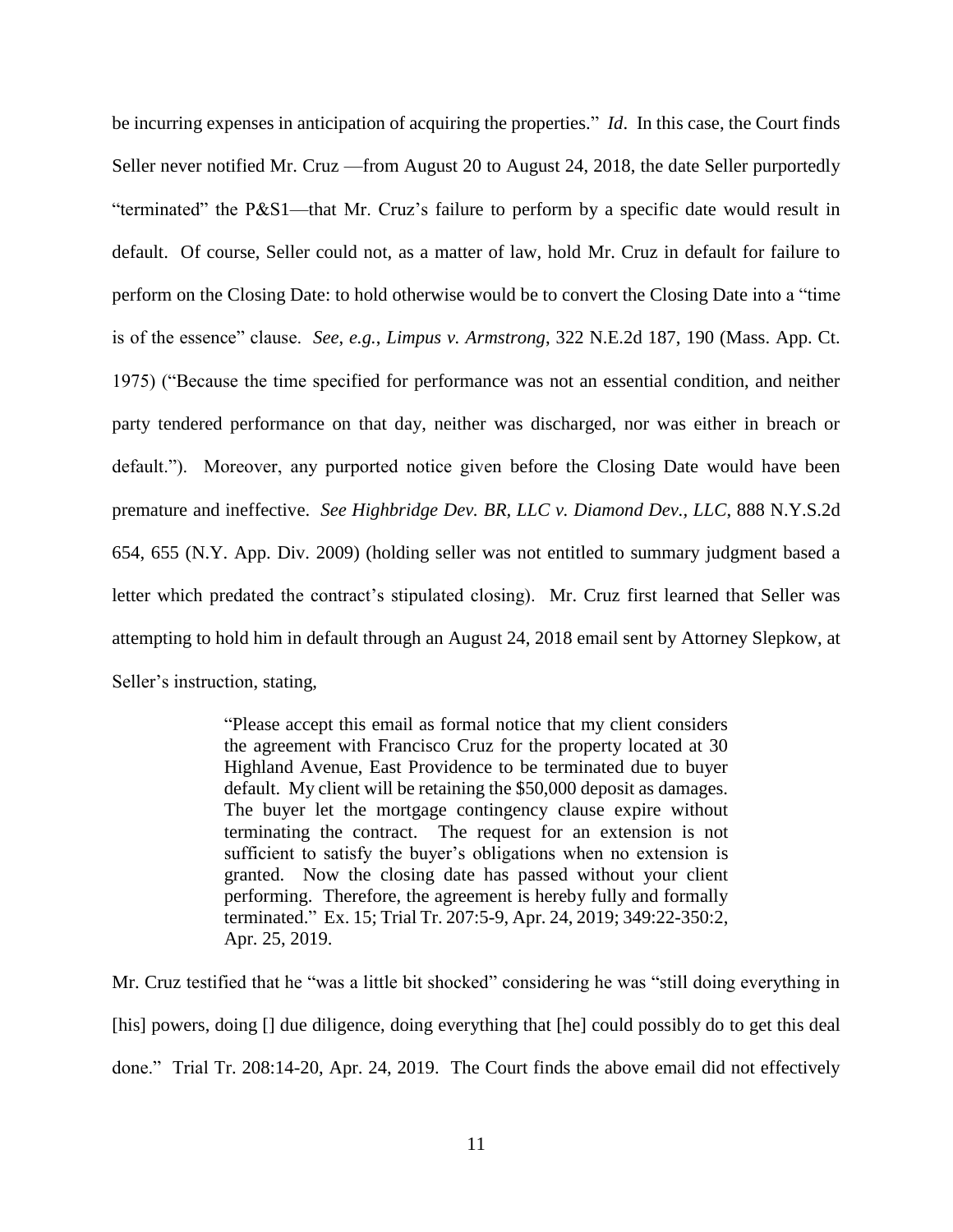terminate the P&S1 because the email was not preceded by a clear and unequivocal notice warning that failure to close on a certain date would result in default.<sup>7</sup> See Eichengrun v. Matarazzo, 25 N.Y.S.3d 431, 432 (N.Y. App. Div. 2016); *Bethlehem Christian Fellowship, Inc. v. Planning and Zoning Comm'n of Town of Morris*, 755 A.2d 249, 254 (Conn. App. Ct. 2000) ("[W]e conclude that the contract remained in effect. Time was not of the essence in the sales contract, and the seller did not formally demand that the plaintiff adhere to the closing date"). Accordingly, the Court finds Mr. Cruz's right to close on the P&S1 continued after the August 24, 2018 email. *See*, *e.g.*, *Bethlehem Christian Fellowship, Inc.*, 755 A.2d at 253.

Considering Seller was not entitled to terminate the P&S1 on August 24, 2018, the Court must consider how Attorney Slepkow's email impacted Mr. Cruz's performance obligations. The law governing anticipatory repudiation provides the appropriate framework. *See Management Capital, L.L.C. v. F.A.F., Inc.*, 209 A.3d 1162, 1175 (R.I. 2019). "Anticipatory repudiation 'occurs when the promisor unequivocally disavows any intention to perform when the time for performance comes.'" (citing Black's Law Dictionary 1496 (10th ed. 2014)). '"[I]n order to give rise to an anticipatory breach of contract, the defendant's refusal to perform must have been positive and unconditional."' *Thompson v. Thompson*, 495 A.2d 678, 682 (R.I. 1985) (quoting 11 Williston, *Contracts* § 1322 at 130 (3d ed. Jaeger 1968)). Our Supreme Court has explained that "a repudiation can be evidenced by either a statement to that effect or 'a voluntary affirmative act which renders the obligor unable or apparently unable to perform without [committing] such a breach.'" *Id.* at 682 (quoting Restatement (Second) of *Contracts* § 250(b) at 272 (1981)).

<sup>&</sup>lt;sup>7</sup> Because time was not an essential element of the P&S1, the Court finds unpersuasive Seller's argument that Mr. Cruz is somehow at fault for not agreeing to pay an additional, nonrefundable deposit in exchange for a closing beyond August 20, 2018.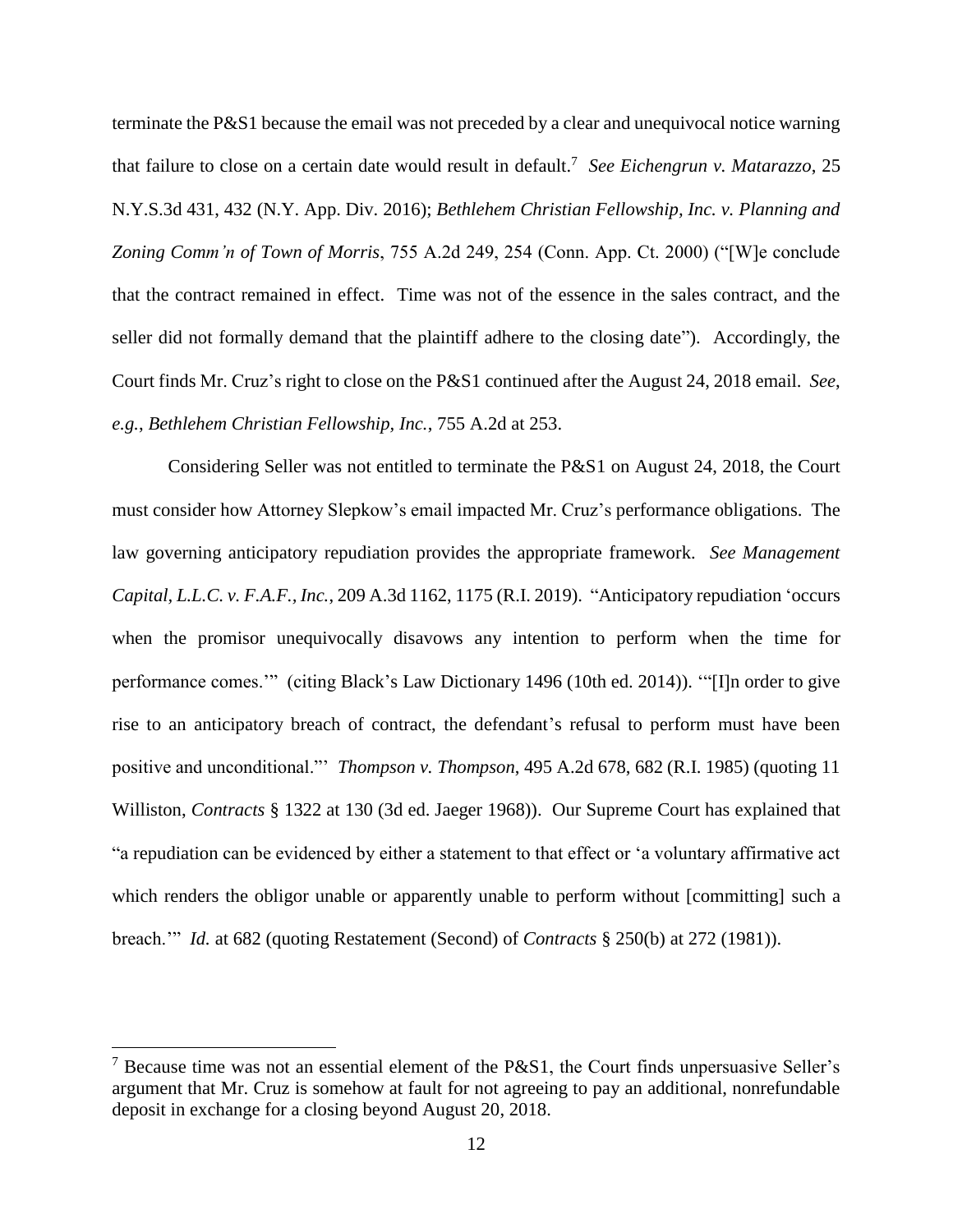Based on the evidence presented at trial, the Court finds Seller's actions on or about the scheduled Closing Date amounted to an anticipatory breach of the P&S1. Specifically, Attorney Slepkow's email indicated positively and unconditionally that Seller would not be performing his end of the P&S1: "the agreement is hereby fully and formally terminated." Ex. 15. This email left no gray area in terms of whether Seller would be willing to close at another time. Moreover, if there was any doubt as to Seller's intention or willingness to perform, that doubt was put to rest by Seller's subsequent text to Mr. Cruz in which Seller stated, "unfortunately, as [I] said earlier today, [I] am not moving forward with any extension." Ex. 51, text on August 28, 2018. Thus, because Seller clearly and unequivocally stated he did not intend to perform—and the P&S1 had not lapsed—Seller's email constituted an anticipatory breach of the P&S1, excusing Mr. Cruz's performance obligations. *Thompson*, 495 A.2d at 682.<sup>8</sup>

#### **3**

### **Mr. Cruz's Entitlement to Specific Performance**

Even though Seller wrongfully repudiated the P&S1, Mr. Cruz is not entitled to specific performance unless he can demonstrate that Seller's anticipatory repudiation caused harm. Of course, "[w]hen there has been a refusal in advance by one party to comply with the terms of the agreement, so that the other party knows the counter performance will not be forthcoming,

<sup>&</sup>lt;sup>8</sup> The Court rejects Seller's argument that Mr. Cruz's subsequent text messages with Seller— "Brian got the email best of luck to you thank you"—amounted to a rescission. Ex. 15. The statement is ambiguous and must be read into the context of Mr. Cruz's previous text messages in which he indicated he had "been day in and day out . . . 90% to reaching the end" and "doing everything on [his] part." Ex. 51, text on August 27 and 28, 2018. Further, Seller even testified that in a phone conversation that took place *on the same day* as the above text, Mr. Cruz asked for an extension "four of five times" and "kept going around and around, asking for an extension." Trial Tr. 353:6-13, Apr. 25, 2019. Therefore, the Court finds disingenuous any suggestion that Seller could have interpreted the "good luck" text as an indication Mr. Cruz was not interested in moving forward with a closing.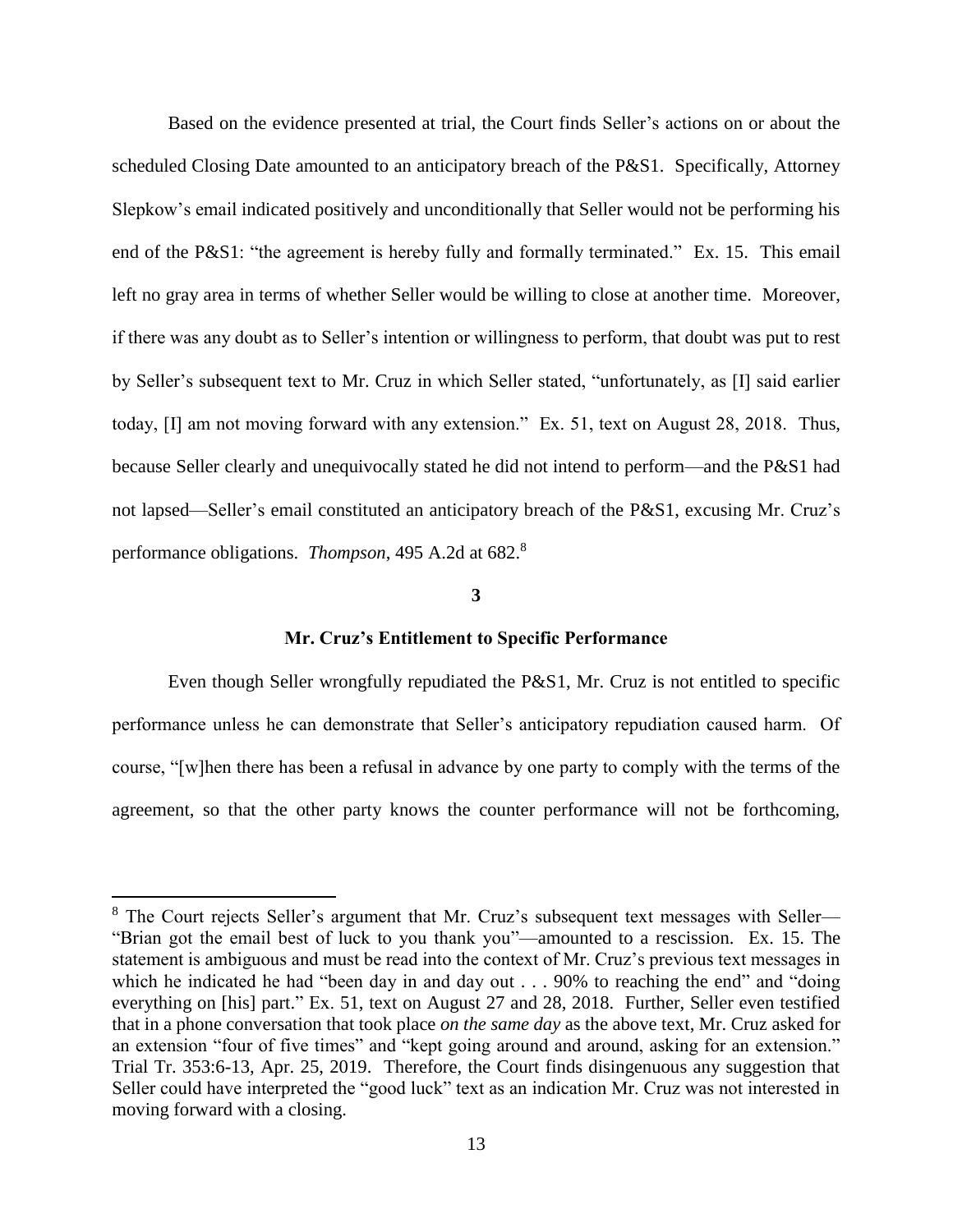requiring the second party to perform is . . . a futile act." 15 Williston, *Contracts*, § 43:17 (4th ed. Lord 2014). Thus, to establish the propriety of specific performance, the second party need only establish that he or she would have been ready, willing, and able to perform his or her respective contract obligations. *See Keystone Properties and Development, LLC v. Campo*, 989 A.2d 961, 962-63 (R.I. 2010); *Griffin*, 570 A.2d at 662. "[A]pplying the ready, willing, and able requirement . . . ensures that the non-breaching party actually suffered injury from the anticipatory repudiation, a primary justification for the requirement." *Thomas v. Montelucia Villas, LLC*, 302 P.3d 617, 621 (Ariz. 2013).

Because an anticipatory repudiation relieves the non-breaching party of its performance obligations, here, to justify specific performance, Mr. Cruz need only establish he would have been ready, willing, and able to perform within a reasonable time of the Closing Date but for the wrongful repudiation. *United California Bank v. Prudential Ins. Co. of America*, 681 P.2d 390, 440-41 (Ariz. Ct. App. 1983); *Stanwood v. Welch*, 922 F. Supp. 635, 642 (D.D.C. 1995) ("A party claiming anticipatory repudiation must show that but for the repudiation, he would have been ready, willing, and able to perform his obligations under the contract."); *Ross Bicycles v. Citibank, N.A.*, 613 N.Y.S.2d 538, 539 (N.Y. App. Div. 1994) ("to establish damages,[the business] must show that, but for [the bank's] wrongful repudiation, it would have been ready, willing and able to fulfill its obligations under contract."). $9$ 

<sup>&</sup>lt;sup>9</sup> Seller would have this Court inquire into proof of whether Mr. Cruz in fact concluded his preparations for performance at the time when performance would have been due. Because of Seller's breach, Mr. Cruz had no obligation to go forward with the substantial expense of concluding preparations or tendering performance in the face of Seller's unequivocal repudiation.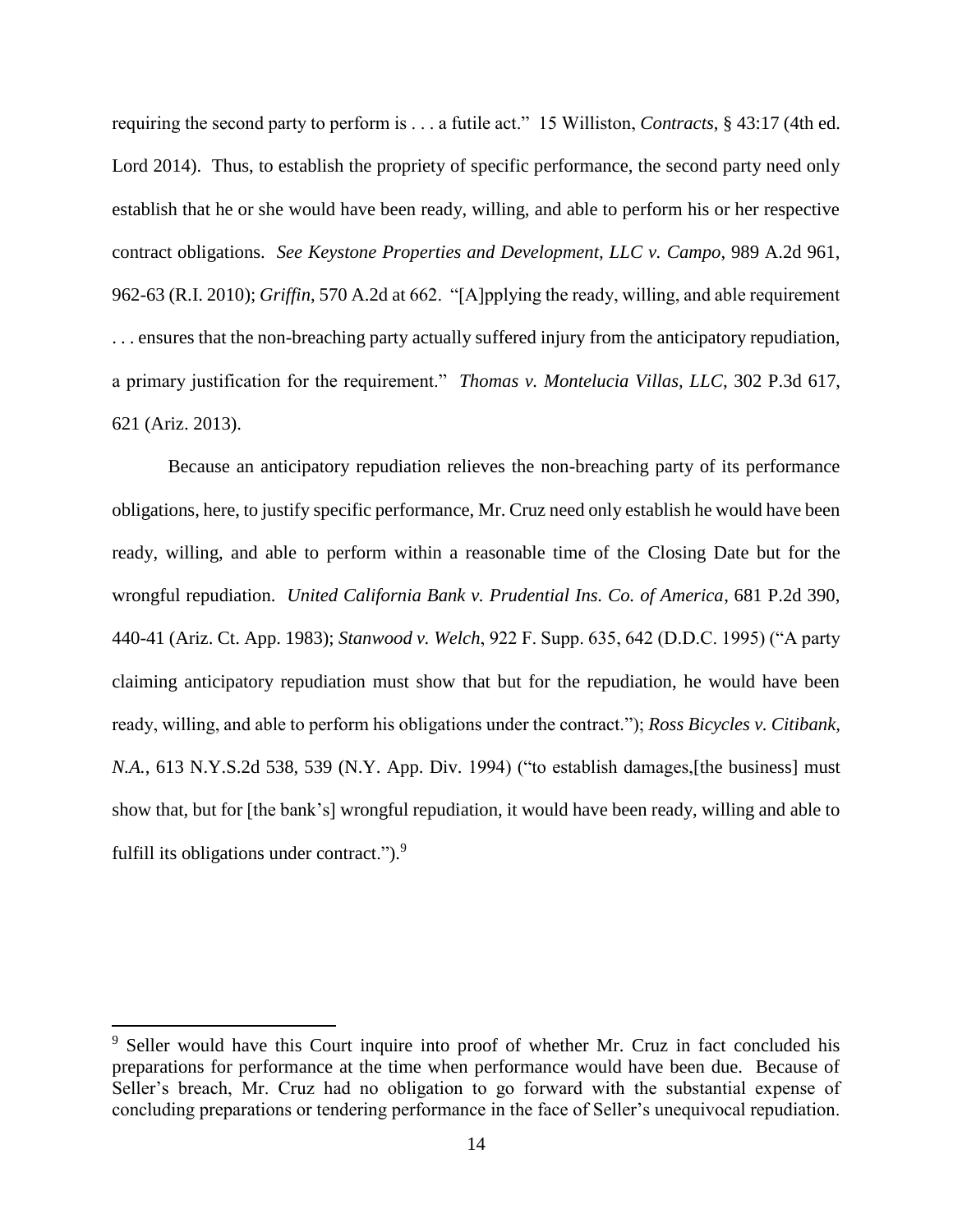The Court finds Mr. Cruz would have been ready and able to close within a reasonable time using private financing.<sup>10</sup> This ability is demonstrated by Mr. Cruz's actions in response to the Extension granted by Seller on September 14, 2018. Ex. 23. When Mr. Cruz received the Extension, he coordinated with Mr. Storti, the "hard money" lender, to procure a financial commitment. On September 28, 2018, just two weeks after Seller had granted the Extension, Mr. Storti indicated he was ready to lend and had a commitment letter prepared for Mr. Cruz. *See* Ex. 24 ("We have drafted the term sheet and commitment to fund letter—Frank will need to bring a Cashier's check for \$10k written to Northeast Equity Partners in order to collect each of the items.").<sup>11</sup> Moreover, Attorney McNamara testified that he had performed closings with Mr. Storti in the past—approximately seven to ten times in previous transactions. Trial Tr. 113:17-23, Apr. 23, 2019. He opined based on his expertise and experience that Mr. Cruz could have closed with private financing less than a month after contacting Mr. Storti. *Id.* at 134:24-135-1 (opining that "assuming that on August 4th we went to the private lender, I think we'd be able to close by the end of August."). This timeline is consistent with one proposed by Mr. Storti himself. Ex. 86,

<sup>&</sup>lt;sup>10</sup> Thus, the Court will not consider whether Mr. Cruz could have timely obtained commercial financing.

 $11$  As explained, Mr. Cruz was in the process of obtaining the commitment letter when Seller's attorney sent an email to Mr. Cruz's attorney indicating KSM had filed a lawsuit seeking an injunction preventing the sale of the Property. Ex. 97. Faced again with the prospect that Seller would not be able to deliver marketable title, the Court finds Mr. Cruz articulated a legitimate reason for not tendering the deposit necessary to secure the commitment letter. *See Parker*, 996 A.2d at 633 ("We are of the opinion that plaintiffs breached the agreements by failing to present two marketable titles to defendants within a reasonable time after the scheduled closing date, thereby excusing defendants from performance under the agreements."); 57 A.L.R. 1301(IV)(6)(3)(a) (1928) ("Doubtless all the cases referred to in this annotation might accurately be cited to the proposition that a title is not marketable if it is of such a character that there is a reasonable possibility that the holder will be involved in litigation to protect it, or will be required to resort to litigation to fully enjoy it."). Indeed, the P&S1 required Seller to deliver marketable title. Ex. 2, § 3 ("Seller agrees to convey to the Buyer . . . a good and clear record and marketable and insurable title to said real estate . . . .").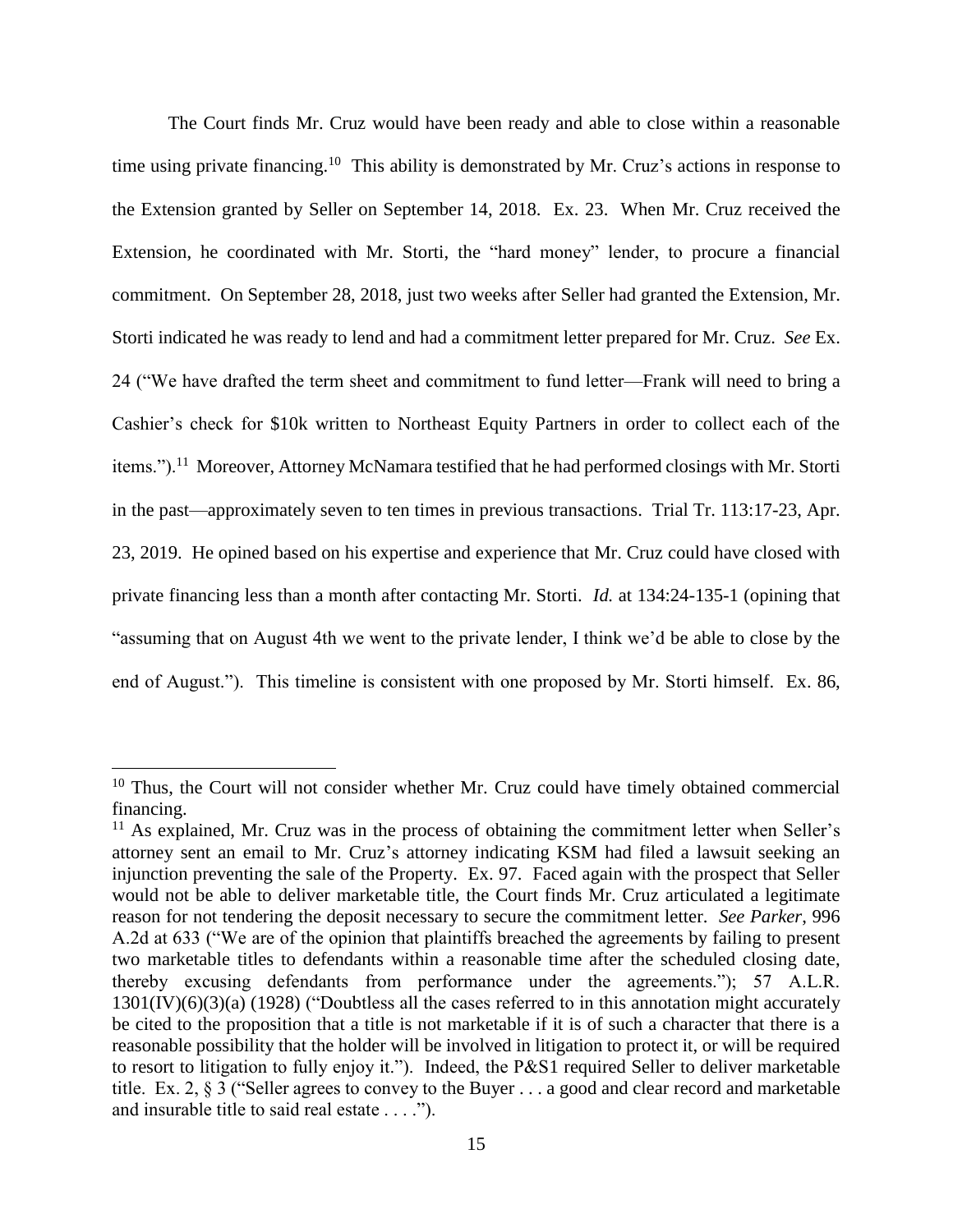Richard Storti Deposition, 53:13-21, Apr. 12, 2019 (explaining that had Mr. Cruz approached him in late July or early August, he did not have any doubt that the deal could have been funded within 20 days or so, if not faster).

Moreover, unlike Mr. Cruz's contemplated institutional financing, which had been delayed by the City's permitting process, Mr. Storti—when asked at deposition whether he would have required zoning approval—stated, "[Mr. Cruz] would need to adhere to all of the standards of any town municipality prior to breaking the grounds . . . but, zoning certs, I'm going to think [Mr. Cruz] is smart enough to buy a property that's zoned properly for what he wants to use it for." Ex. *Id.* at 35:16-22. Asked about his level of comfort lending to Mr. Cruz, Mr. Storti explained, "I can tell you this, [Mr. Cruz] is going to get the money from me if he wants the money from me, because he's a known entity in the state . . . ." *Id.* at 56:5-8. The Court is persuaded, based on how quickly Mr. Storti was willing to offer a commitment letter for financing, coupled with Attorney McNamara's testimony, that Mr. Cruz would have been ready and able to close within a reasonable time of the Closing Date.

Moreover, the Court finds Mr. Cruz would have been willing to close using private financing. Mr. Cruz testified that he is in the business of buying and selling property and, when he is having trouble adhering to a firm closing date, he ordinarily uses hard money at the closing. Trial Tr. 216:10-12, Apr. 24, 2019 ("[i]f I can't target it with the bank, I'll get a hard money loan on it  $\dots$  ."). In fact, Mr. Cruz testified that he has used hard money anywhere from five to eight times a year for the past sixteen years in closing real estate transactions. *Id.* at 218:6-7. Mr. Cruz testified that he planned to use hard money to close the P&S1 and refinance the loan at a later date. *Id.* at 220:11-18. Had Seller provided Mr. Cruz with the legally-required notice to terminate the P&S1, the Court finds Mr. Cruz would have been willing to use private financing to close the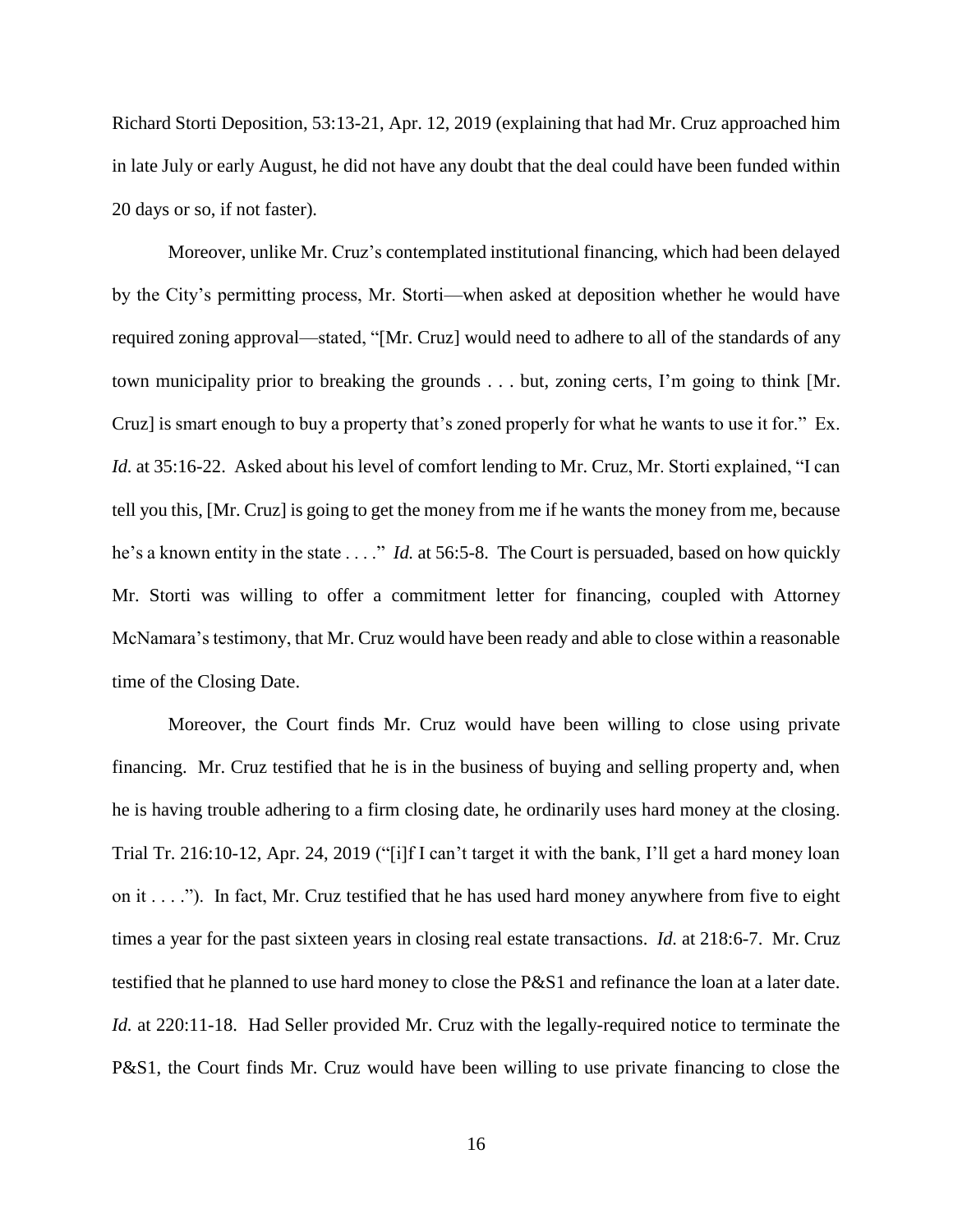transaction. Accordingly, the Court finds Mr. Cruz would have been ready, willing, and able to perform under the P&S1 but for Seller's anticipatory repudiation.

### **IV**

## **Conclusion**

For the foregoing reasons, the Court grants Mr. Cruz's request for specific performance. Time was not an essential element of the P&S1. Moreover, Seller was not entitled to terminate the P&S1 when he did, particularly without giving notice, excusing Mr. Cruz's nonperformance. But for Seller's anticipatory repudiation, the Court finds Mr. Cruz would have been ready, willing, and able to perform. Accordingly, the Court grants Mr. Cruz's request for specific performance of the P&S1. Counsel for Mr. Cruz and the Receiver shall jointly prepare the appropriate order for entry.